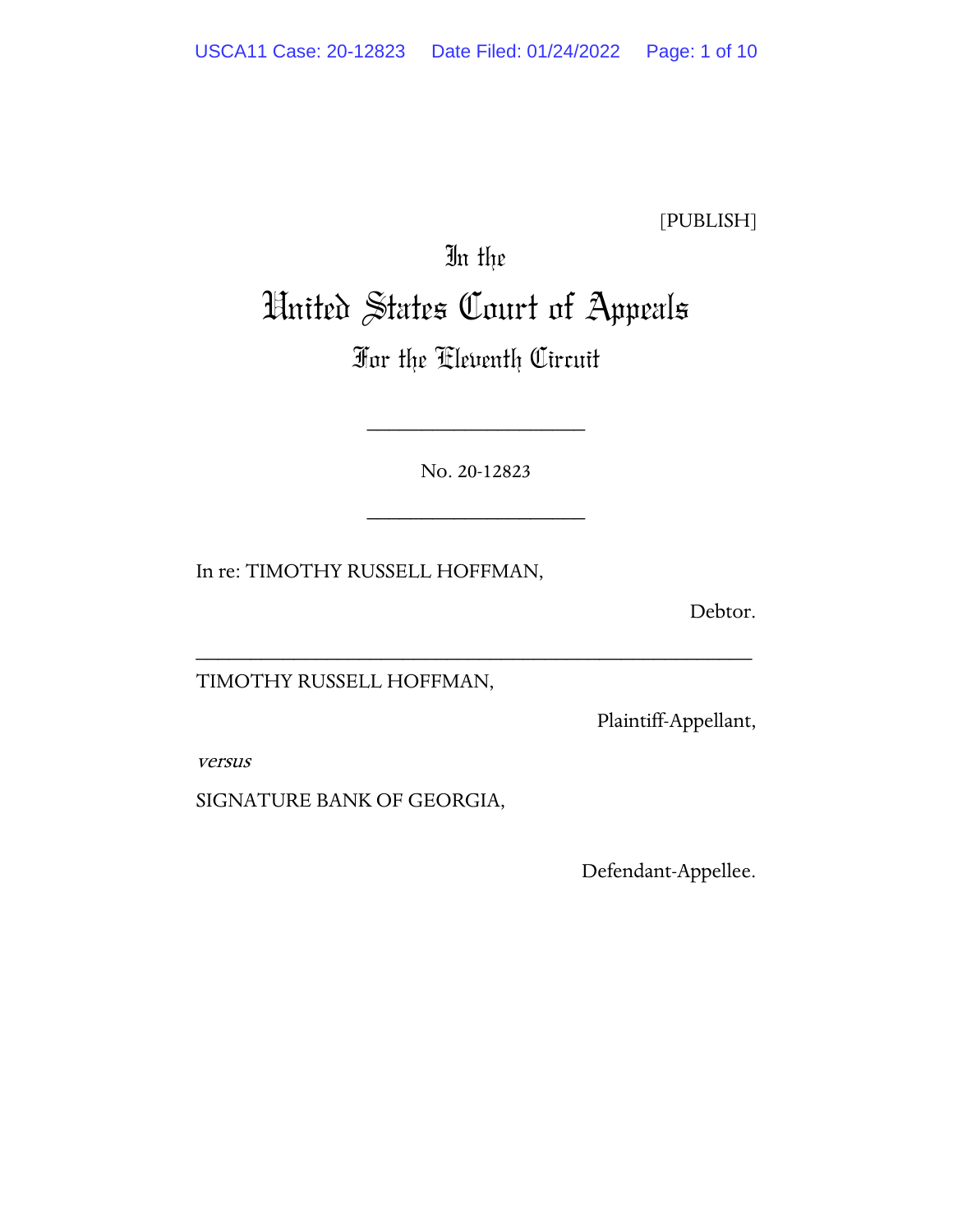\_\_\_\_\_\_\_\_\_\_\_\_\_\_\_\_\_\_\_\_

Appeal from the United States District Court for the Northern District of Georgia D.C. Docket No. 3:19-cv-00095-TCB

\_\_\_\_\_\_\_\_\_\_\_\_\_\_\_\_\_\_\_\_

Before WILSON, LAGOA, and ED CARNES, Circuit Judges.

WILSON, Circuit Judge:

Appellant-Debtor Timothy Hoffman appeals the district court's affirmance of the bankruptcy court's order granting Appellee-Creditor Signature Bank of Georgia's (the Bank) objection to Hoffman's claimed bankruptcy estate exemptions. The Bank objected to Hoffman's claimed exemptions of various retirement accounts. The bankruptcy court granted the Bank's objections as to Hoffman's Roth Individual Retirement Accounts(IRA), concluding that Roth IRAs—unlike traditional IRAs and 401(k) accounts—are not excluded from bankruptcy estates. The district court affirmed the bankruptcy court's order.

This appeal presents an issue of first impression for this court: Are Roth IRAs excluded from Georgia debtors' bankruptcy estates pursuant to federal law? Because we answer the question in the affirmative, we reverse the district court's affirmance of the bankruptcy court's order and remand for further proceedings consistent with this opinion.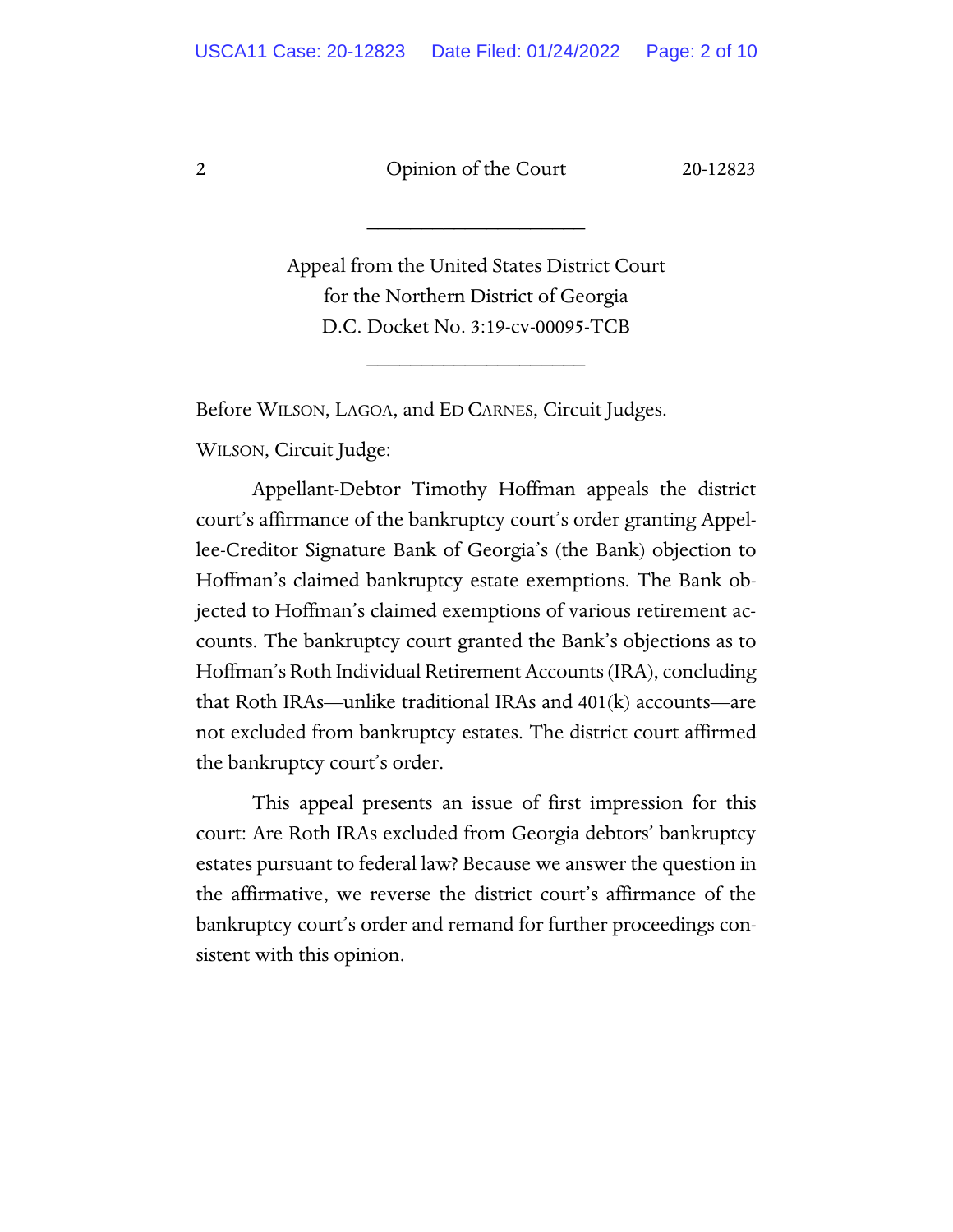I.

Timothy Hoffman is a retired U.S. Air Force Colonel and private pilot. Hoping to help his son-in-law pursue his dream of opening a restaurant, Hoffman guaranteed a loan of approximately \$432,000 with the Bank. The restaurant ultimately failed, resulting in Hoffman defaulting on his loan from the Bank and filing for Chapter 7 bankruptcy.

In his bankruptcy schedules, Hoffman disclosed an interest in the following retirement accounts: (1) Traditional IRA, (2) Roth Conversion IRA, (3) Roth Contributory IRA, and (4) Fidelity 401(k). Hoffman claimed all of the accounts as exempt on his bankruptcy Schedule C.[1](#page-2-0)

The Bank filed an objection in the bankruptcy court to Hoffman's claimed exemptions, asserting that his retirement accounts either were not qualified retirement plans or did not otherwise qualify as exempt. In reply, Hoffman maintained that all of his retirement accounts are legally exempt. Specifically regarding the Roth IRAs, Hoffman asserted that they either were excluded from the estate pursuant to 11 U.S.C.  $\S$  541(c)(2), or, if not excluded,

<span id="page-2-0"></span><sup>&</sup>lt;sup>1</sup> One of the many forms a debtor has to complete when filing for bankruptcy is Schedule C: The Property You Claim as Exempt. Schedule C is where debtors list all of the legally exempt property that they want to keep.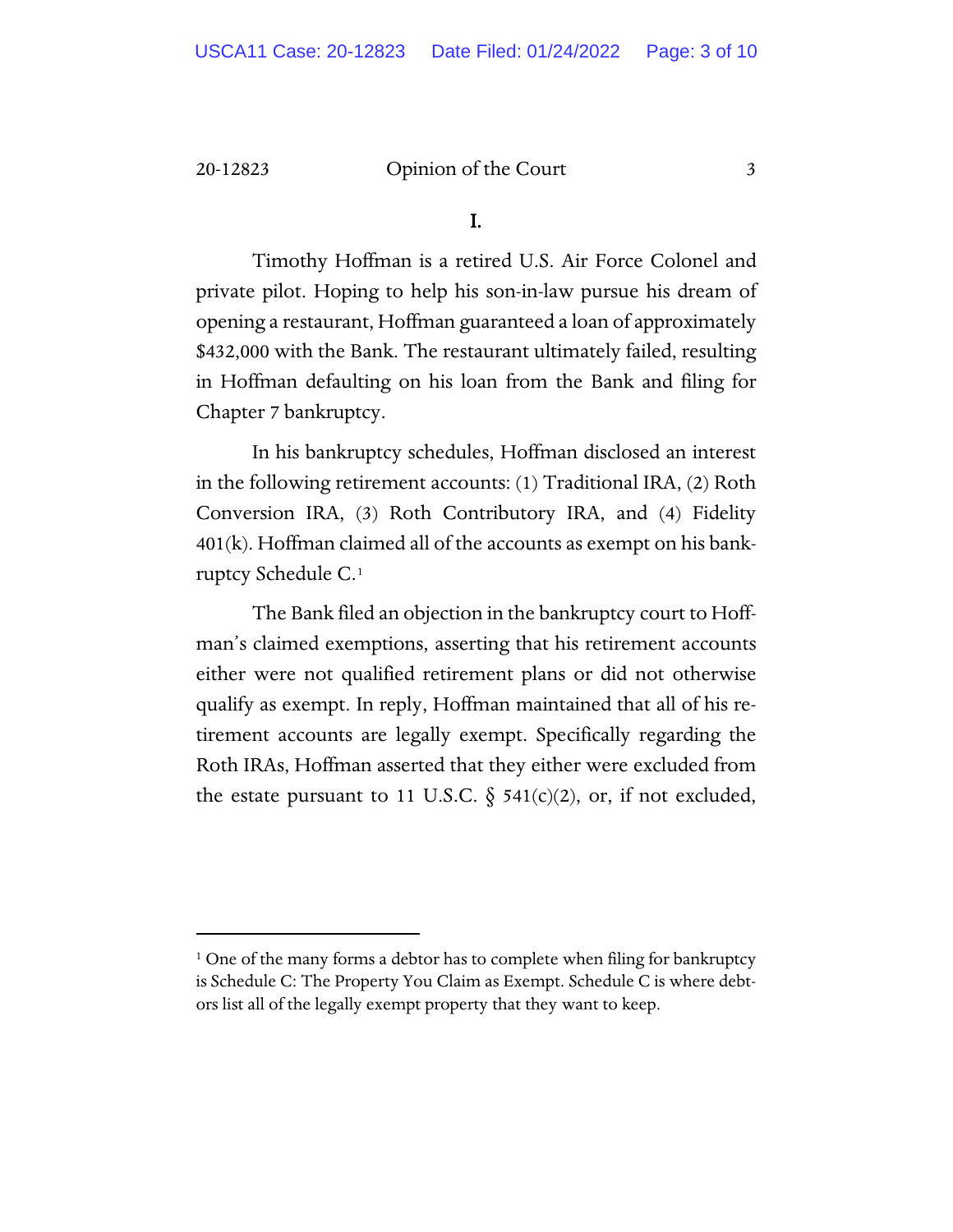were exempt under O.C.G.A.  $\S$  44-13-100(a)([2](#page-3-0))(E).<sup>2</sup> As to exclusion, Hoffman argued that Georgia's revised garnishment statute applies to Roth IRAs. Accordingly, Hoffman contended that the court should revisit precedent analyzing a prior version of Georgia's garnishment statute—a version that applied only to traditional IRAs.

The bankruptcy court entered a final order overruling the Bank's objections as to Hoffman's traditional IRA and 401(k) account but sustaining the objections as to Hoffman's two Roth IRAs. Regarding Hoffman's Roth IRAs, the bankruptcy court acknowledged that Georgia's garnishment statute underwent an expansive overhaul but noted that there appeared to be no recent authority addressing the contention that Roth IRAs should be excluded under  $\S 541(c)(2).$ <sup>[3](#page-3-1)</sup>

<span id="page-3-0"></span><sup>&</sup>lt;sup>2</sup> Pursuant to 11 U.S.C.  $\S$  522(b)(2), Georgia has opted out of the federal bankruptcy estate exemptions, and O.C.G.A.  $\delta$  44-13-100 governs the exemptions available to a debtor in bankruptcy in Georgia.

<span id="page-3-1"></span><sup>&</sup>lt;sup>3</sup> The bankruptcy court also found that a Roth IRA is *exempt* under O.C.G.A.  $\S$  44-13-100(a)(2)(E), but only to the extent that it is reasonably necessary for the support of the debtor and his dependents. The court concluded that Hoffman's Roth IRAs were not exempt under state law, and thus properly included in the estate, because the funds were not reasonably necessary to support him and his wife. Hoffman does not take issue with this alternative finding on appeal. Instead, Hoffman argues only that his Roth IRAs should be *excluded* from the bankruptcy estate pursuant to federal law (11 U.S.C.  $\S$  541(c)(2)) not that they should be exempt under state law (O.C.G.A.  $\S$  44-13- $100(a)(2)(E)$ ).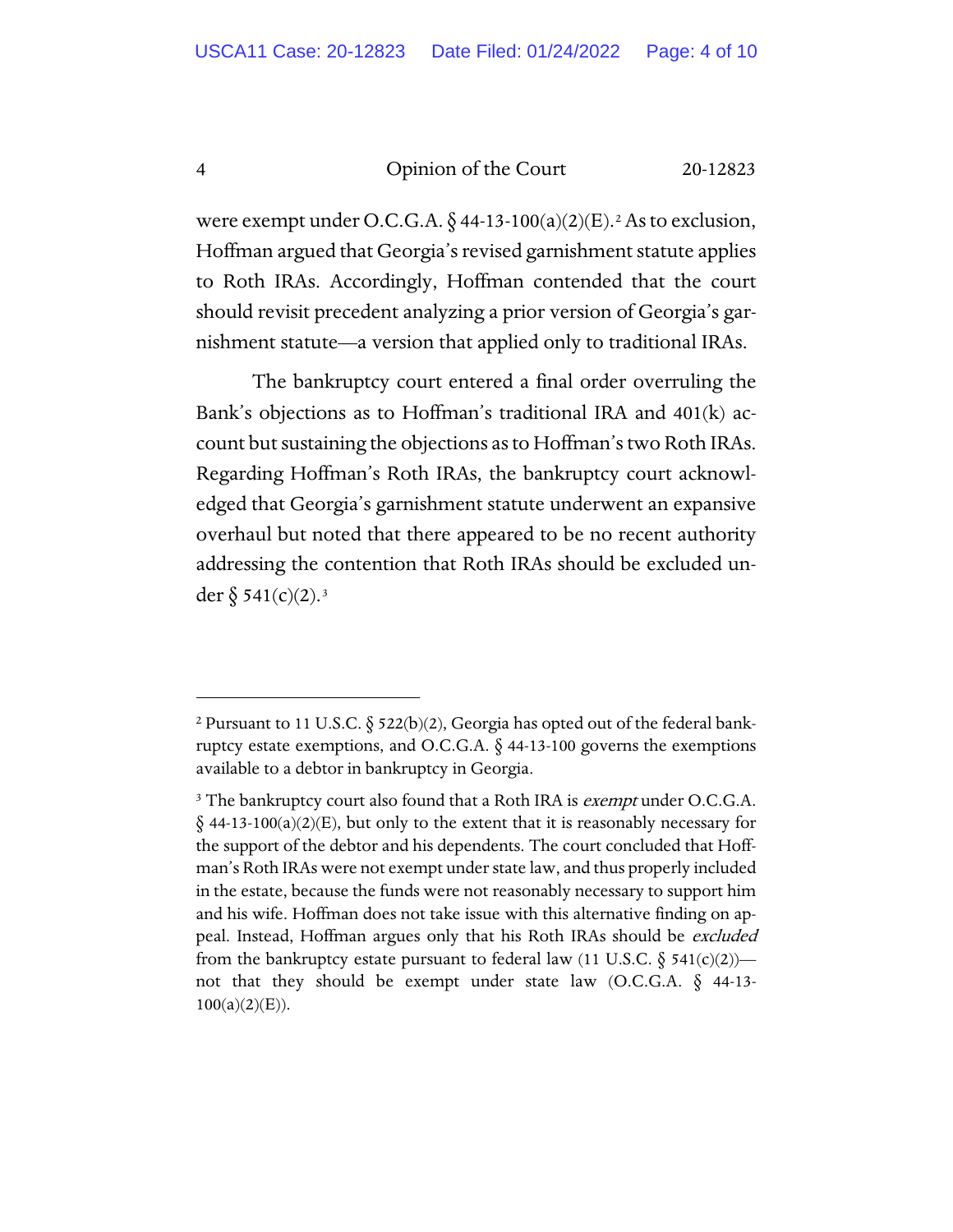Hoffman appealed the bankruptcy court's ruling that the undistributed funds in his Roth IRAs are not excluded from his bankruptcy estate. The district court agreed with the bankruptcy court's assessment, declining to rule otherwise on an issue of first impression. Hoffman timely appealed.

This appeal requires us to determine what is properly included in, and excluded from, the property of a bankruptcy estate. After a careful review of the record and with the benefit of oral argument, we reverse the ruling of the district court. Statutory interpretation as well as the development of caselaw in this area convince us that IRAs—whether they be traditional IRAs or Roth IRAs—are excluded from the bankruptcy estates of Georgia debtors pursuant to the Bankruptcy Code and Georgia's garnishment statute. This conclusion follows naturally from the applicable law and statutory amendments, an overview of which we provide below.

#### II.

We act as a second court of review in bankruptcy appeals, independently examining the factual and legal determinations of the bankruptcy court and applying the same standard of review as the district court. *In re Brown*, 742 F.3d 1309, 1315 (11th Cir. 2014). When, as here, the district court affirms the bankruptcy court's order, we consider the bankruptcy court's decision directly. Id. Because the sole issue in this case is a pure question of law—the proper construction and interpretation of the Bankruptcy Code—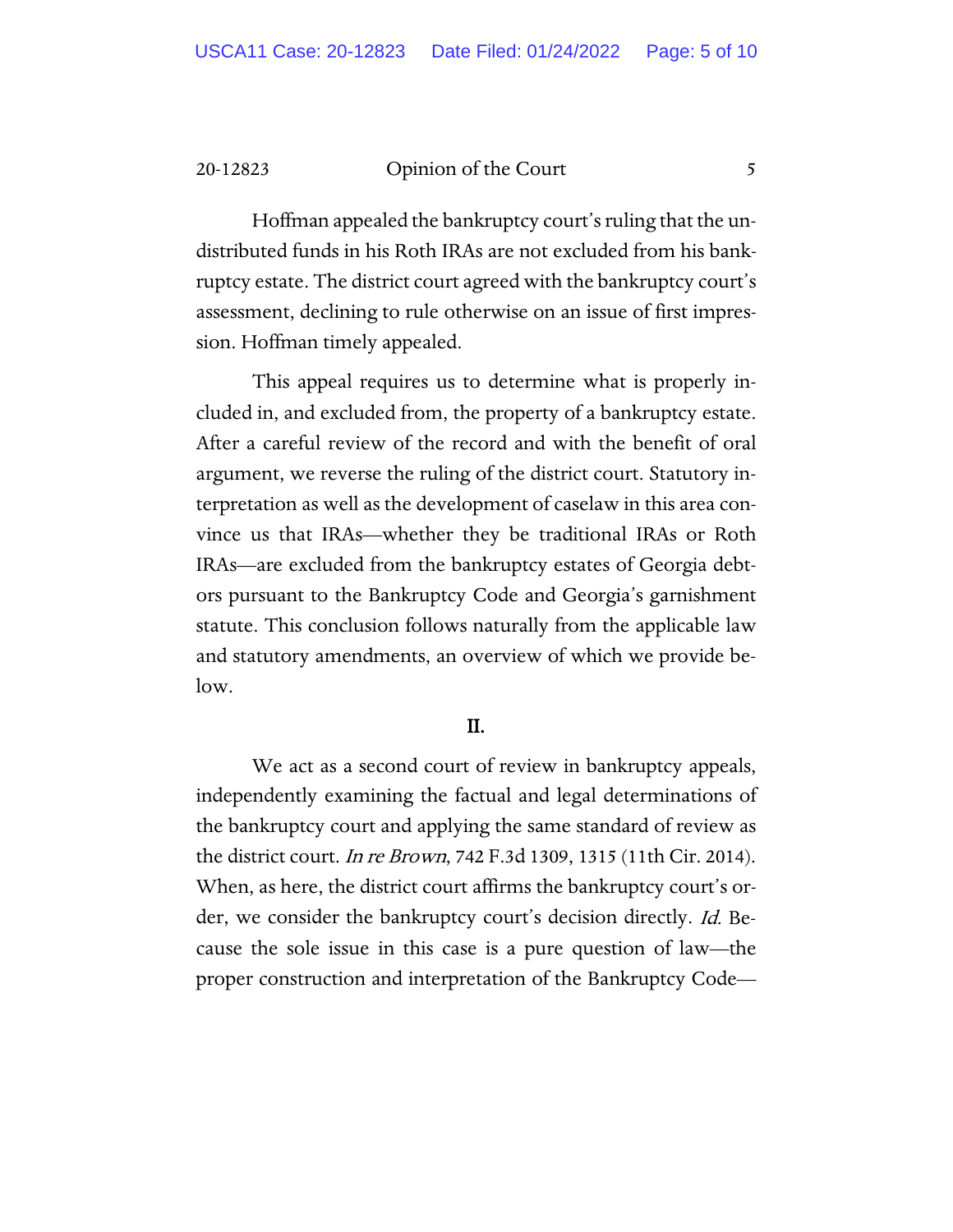we conduct a de novo review. See In re Meehan, 102 F.3d 1209, 1210 (11th Cir. 1997).

#### III.

The Bankruptcy Code provides that property of a bankruptcy estate includes "all legal or equitable interests of the debtor in property as of the commencement of the case." 11 U.S.C.  $§ 541(a)(1)$ . The Code, however, "excludes from the bankruptcy estate property of the debtor that is subject to a restriction on transfer enforceable under 'applicable nonbankruptcy law.'" Patterson v. *Shumate*, 504 U.S. 753, 755 (1992) (quoting  $\delta$  541(c)(2)). "[A]pplicable nonbankruptcy law" has been interpreted to include "any relevant nonbankruptcy law"—whether it be federal or state law. Id. at 759.

On appeal, Hoffman contends that his Roth IRAs should be excluded from his estate pursuant to 11 U.S.C.  $\S$  541(c)(2). Section  $541(c)(2)$  provides that "[a] restriction on the transfer of a beneficial interest of the debtor in a trust that is enforceable under applicable nonbankruptcy law is enforceable in a case under this title." Thus, a debtor's property is excluded from his bankruptcy estate pursuant to  $\S$  541(c)(2) if three elements are met: (1) the debtor has "a beneficial interest in a trust"; (2) the interest has a restriction on transfer; and (3) the restriction is enforceable under either state or federal law. See id.; see also In re Upshaw, 542 B.R. 619, 622 (Bankr. N.D. Ga. 2015).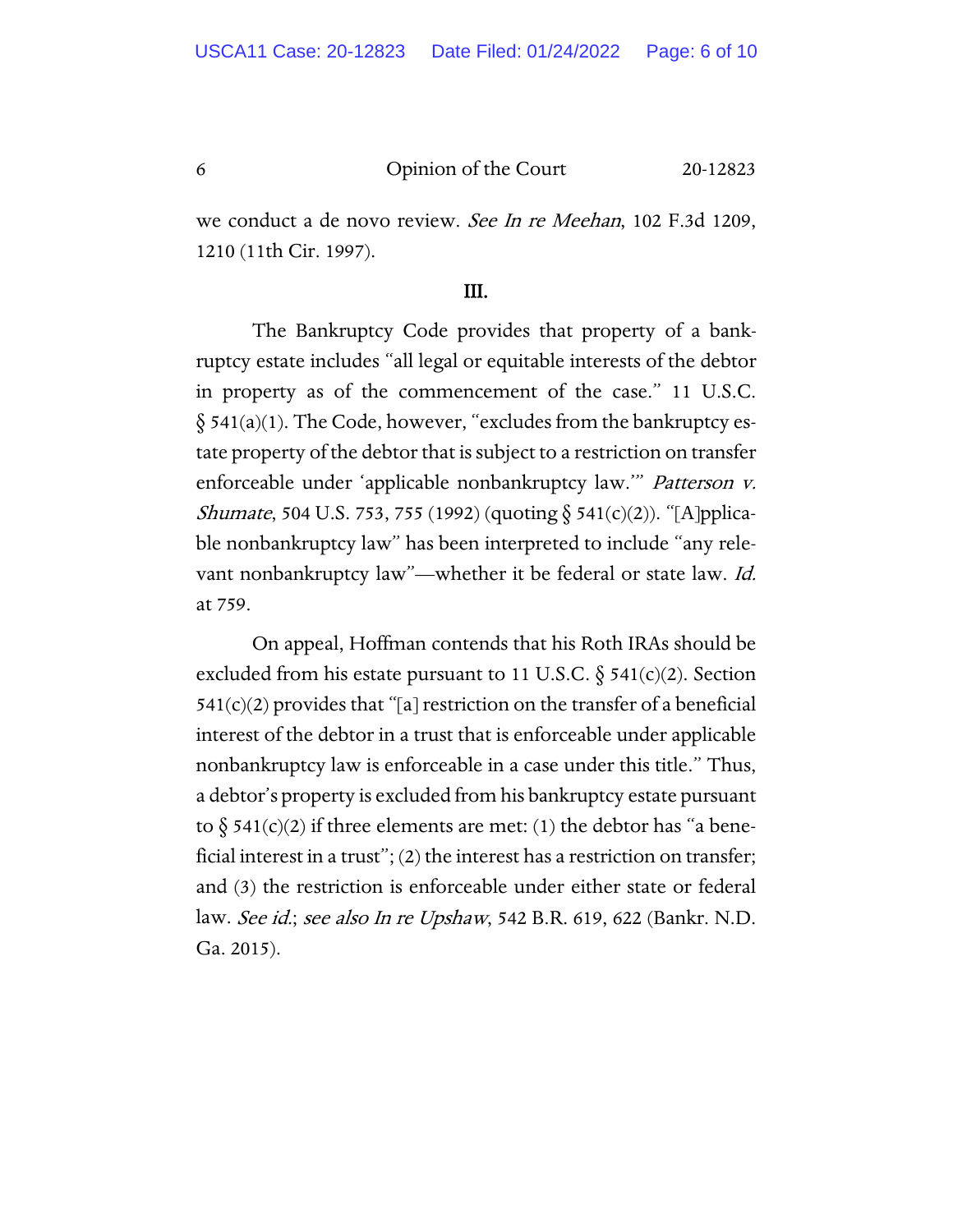The relevant state law here is the exemptions provision of Georgia's garnishment statute, O.C.G.A. § 18-4-6 (exemptions provision). Georgia's current exemptions provision provides that "[c]ertain earnings or property" may be exempt from the process of garnishment. *Id.*  $\S$  18-4-6(a)(1). One such example of exempt property concerns funds from an IRA: "Funds or benefits from an individual retirement account or from a pension or retirement program shall be exempt from the process of garnishment until paid or otherwise distributed to a member of such program or beneficiary thereof." *Id.*  $\S$  18-4-6(a)(2).

We have found that the prior version of the exemptions provision,  $\delta$  18-[4](#page-6-0)-22(a),<sup>4</sup> "clearly constitutes 'applicable nonbankruptcy law'" and that the prohibition on garnishment is an enforceable restriction on transfer for the purposes of 11 U.S.C.  $\S$  541(c)(2). See Meehan, 102 F.3d at 1211–12. We therefore concluded that an IRA established under 26 U.S.C. § 408—a traditional IRA—is excluded from a debtor's estate under  $\S$  541(c)(2) because it is exempt from garnishment pursuant to Georgia law. Id. at 1211–14.

At the time that we decided *Meehan*, traditional IRAs were the only type of IRAs in existence. It was not until the following

<span id="page-6-0"></span><sup>4</sup> The prior version of the exemptions provision provided that "funds or benefits from an individual retirement account as defined in Section 408 of the United States Internal Revenue Code of 1986, as amended, shall be exempt from the process of garnishment until paid or otherwise transferred to a member of such program or beneficiary thereof." O.C.G.A. § 18-4-22(a) (amended 2006) (current version at  $\S$  18-4-6).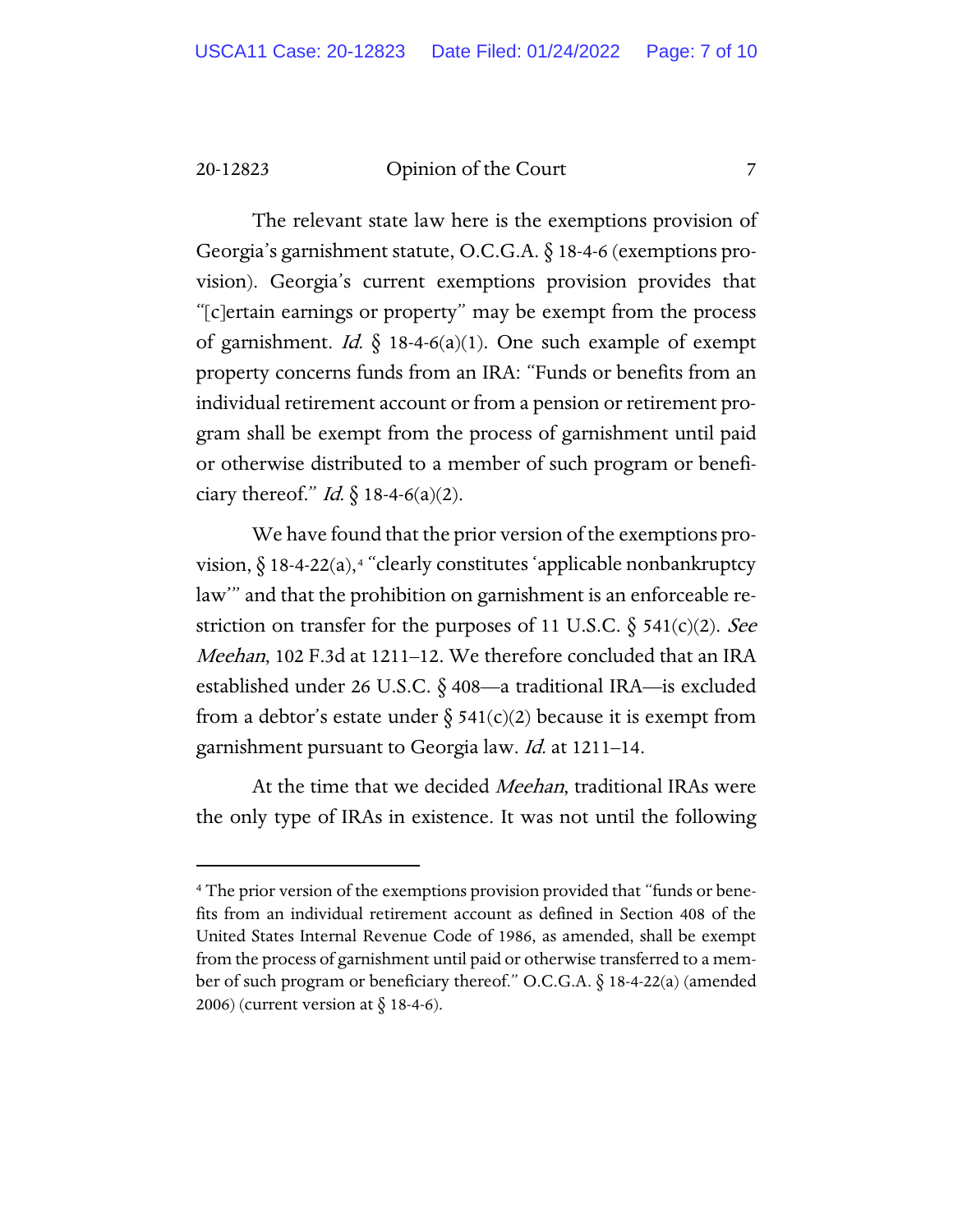year, 1998, that Roth IRAs were created with the enactment of 26 U.S.C. § 408A. Section 408A(a) instructs us that "a Roth IRA shall be treated for purposes of this title in the same manner as an individual retirement plan."

In 2005, eight years after *Meehan* and seven years after the creation of Roth IRAs, the Bankruptcy Court for the Northern District of Georgia considered whether *Meehan*'s reasoning should extend to a Roth IRA. See In re Bramlette, 333 B.R. 911, 914 (Bankr. N.D. Ga. 2005). The *Bramlette* court declined to extend *Meehan's* reasoning, finding that Roth IRAs should be included in a debtor's bankruptcy estate when they were not statutorily exempt from garnishment. Id. The court reasoned that the exemptions provision "applies only to an individual retirement account within the meaning of 26 U.S.C. § 408 and Georgia law provides no similar protection for a Roth IRA established under 26 U.S.C. § 408A." Id.

However, in April 2006—the year after *Bramlette* was decided—the Georgia Assembly amended the exemptions provision to include IRAs listed under 26 U.S.C.  $\S$  408 or  $\S$  408A. The amended statute stated that "funds or benefits from an individual retirement account as defined in Section 408 or 408A . . . shall be exempt from the process of garnishment." O.C.G.A.  $\S$  18-4-22(a) (amended 2016) (current version at  $\S$  18-4-6).

A decade later, in 2016, the Georgia Assembly further amended the exemptions provision, now codified at  $\S$  18-4-6, to state that "[f]unds or benefits from an individual retirement account . . . shall be exempt from the process of garnishment."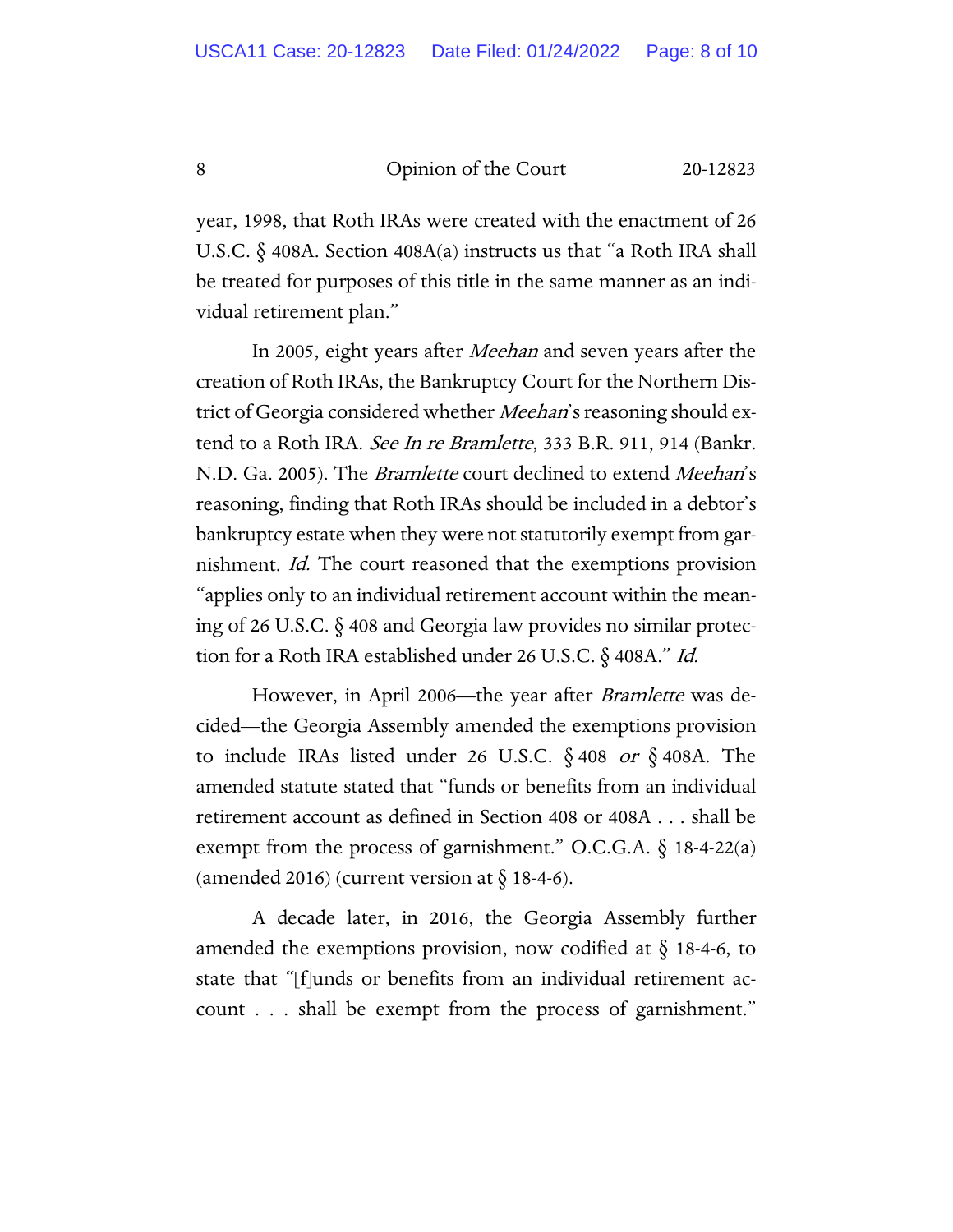O.C.G.A.  $\S$  18-4-6(a)(2). Georgia's current exemptions provision thus no longer differentiates between a traditional IRA and a Roth IRA, referring solely to "an individual retirement account." See id.

#### IV.

We find that the development of the caselaw in this area and the subsequent amendments to the Georgia Code reflect the Georgia Assembly's intention to clarify that both traditional IRAs as defined in 26 U.S.C.  $\S$  408 *and* Roth IRAs as defined in  $\S$  408A are exempt from garnishment, thus subjecting IRAs to a restriction on transfer by state statute, see Meehan, 102 F.3d at 1211-12, and making both types of IRAs eligible for exclusion under the Bankruptcy Code. The current version of the exemptions provision compels this result. By no longer listing the kinds of retirement accounts that are exempt from garnishment, and instead exempting "individual retirement account[s]," there is no basis for us to conclude that Georgia intended to treat traditional IRAs differently than Roth IRAs for the purpose of garnishment. It is undisputable that a Roth Individual Retirement Account, by its very name and definition, is "an individual retirement account." See O.C.G.A. § 18-4-  $6(a)(2)$ ; see also 26 U.S.C.  $\S$  408A(a) (noting that Roth IRAs shall be treated "in the same manner" as IRAs for the purposes of this title).

As noted above, a debtor's property is excluded from his bankruptcy estate pursuant to federal law if: (1) the debtor has "a beneficial interest in a trust"; (2) the interest has a restriction on transfer; and (3) the restriction is enforceable under either state or federal law. See § 541(c)(2); Upshaw, 542 B.R. at 622. Roth IRAs